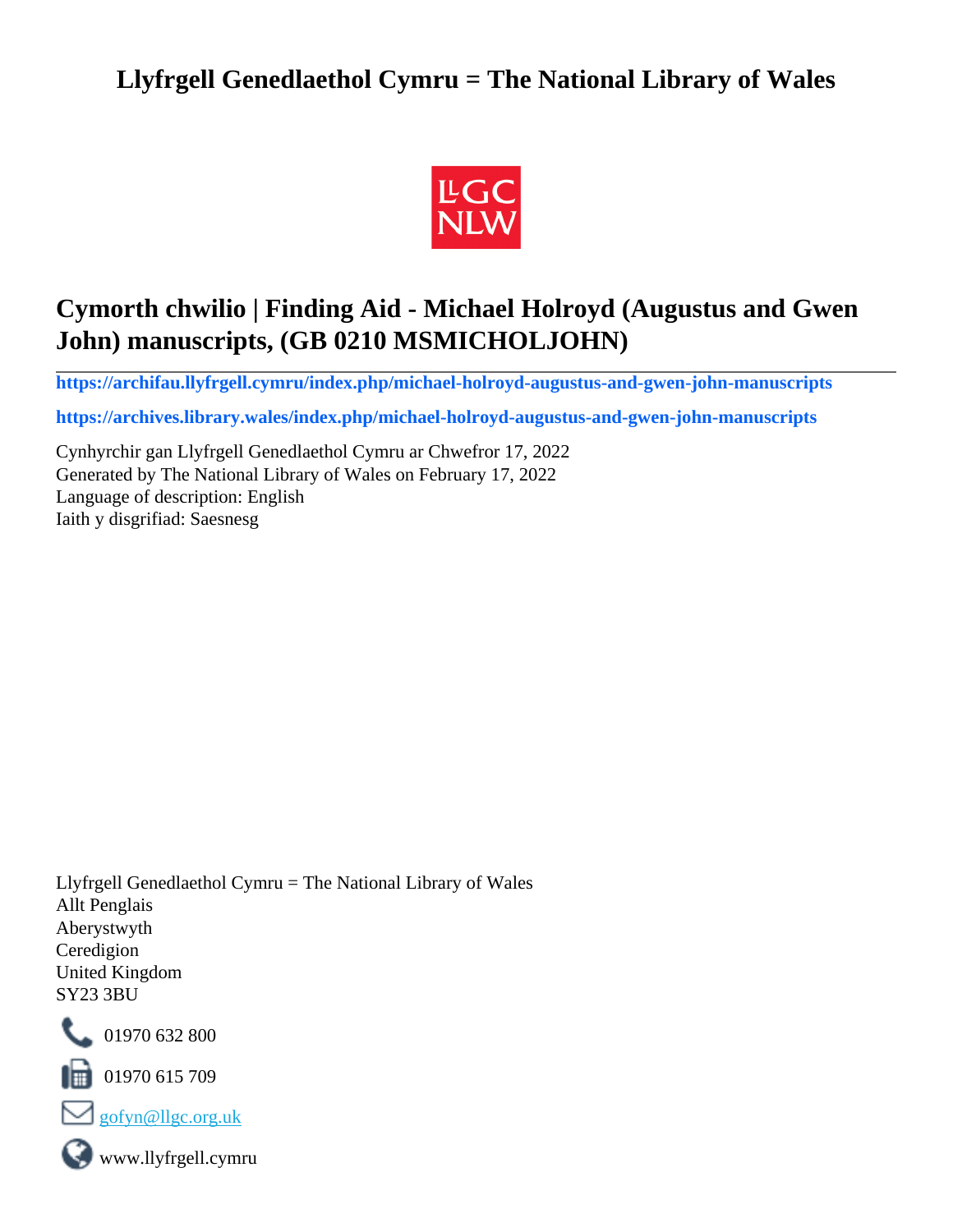# **Tabl cynnwys | Table of contents**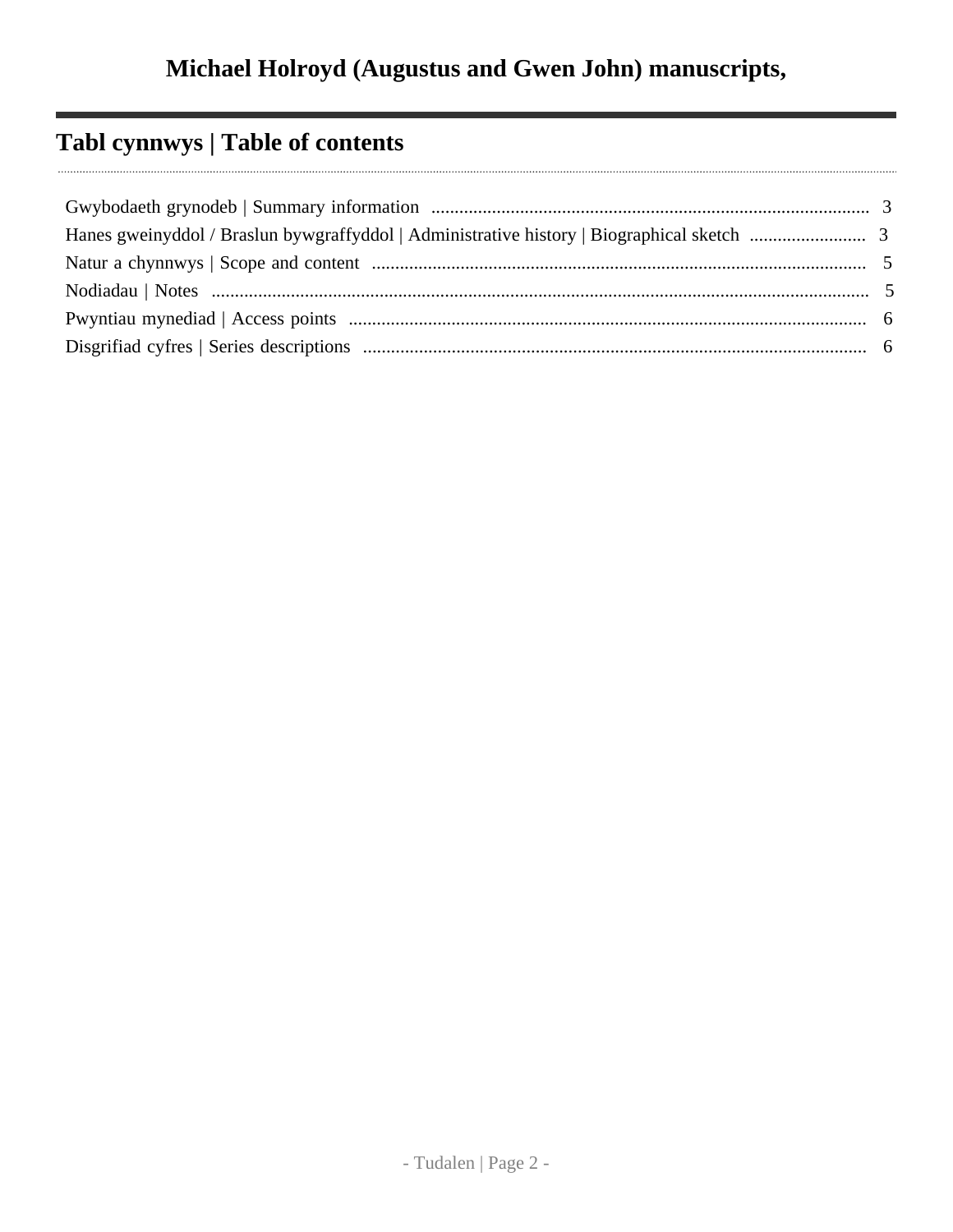## <span id="page-2-0"></span>**Crynodeb o wybodaeth | Summary of information**

| <b>Lleoliad   Repository:</b>                                                       | Llyfrgell Genedlaethol Cymru $=$ The National Library of Wales |  |
|-------------------------------------------------------------------------------------|----------------------------------------------------------------|--|
| <b>Teitl   Title:</b>                                                               | Michael Holroyd (Augustus and Gwen John) manuscripts,          |  |
| Cod cyfeirnod  <br><b>Reference code:</b>                                           | GB 0210 MSMICHOLJOHN                                           |  |
| Virtua system control<br>number [alternative]:                                      | vtls004192137                                                  |  |
| <b>GEAC</b> system control<br>number [alternative]:                                 | (WIAbNL)0000192137                                             |  |
| <b>Dyddiad</b>   Date:                                                              | $[1904]$ - $[?1970s]$ / (dyddiad creu   date of creation)      |  |
| Disgrifiad ffisegol  <br><b>Physical description:</b>                               | 7 volumes.                                                     |  |
| <b>Iaith   Language:</b>                                                            | English                                                        |  |
| <b>Iaith   Language:</b>                                                            | Romany                                                         |  |
| Dyddiadau creu,<br>golygu a dileu   Dates<br>of creation, revision<br>and deletion: | February 2012.                                                 |  |
| <b>Nodyn</b>   <b>Note</b><br>[generalNote]:                                        | Title based on contents.                                       |  |

## <span id="page-2-1"></span>**Hanes gweinyddol / Braslun bywgraffyddol | Administrative history | Biographical sketch**

#### **Nodyn | Note**

Gwendolen Mary John (Gwen John) (1876-1939), artist, was born on 22 June 1876 in Haverfordwest, Pembrokeshire, to Edwin and Augusta John. She attended the Slade School of Fine Art, London, from 1895 to 1898. In 1904 she settled in Paris, moving to the suburb of Meudon in 1911. From 1911 until his death the American lawyer and art collector John Quinn (1870-1924) became a patron of her work. In 1920 John became friends with Quinn's companion Jeanne Robert Foster (1879-1970). Gwen John died in Dieppe, France, on 18 September 1939.

Gwen John's younger brother, Augustus Edwin John (1878-1961), artist, was born in Tenby, Pembrokeshire, and became a leading British portrait painter. His marriage to Ida Nettleship (1877-1907) produced five children. Dorothy McNeill (1881-1969), his mistress and, following Ida's death, his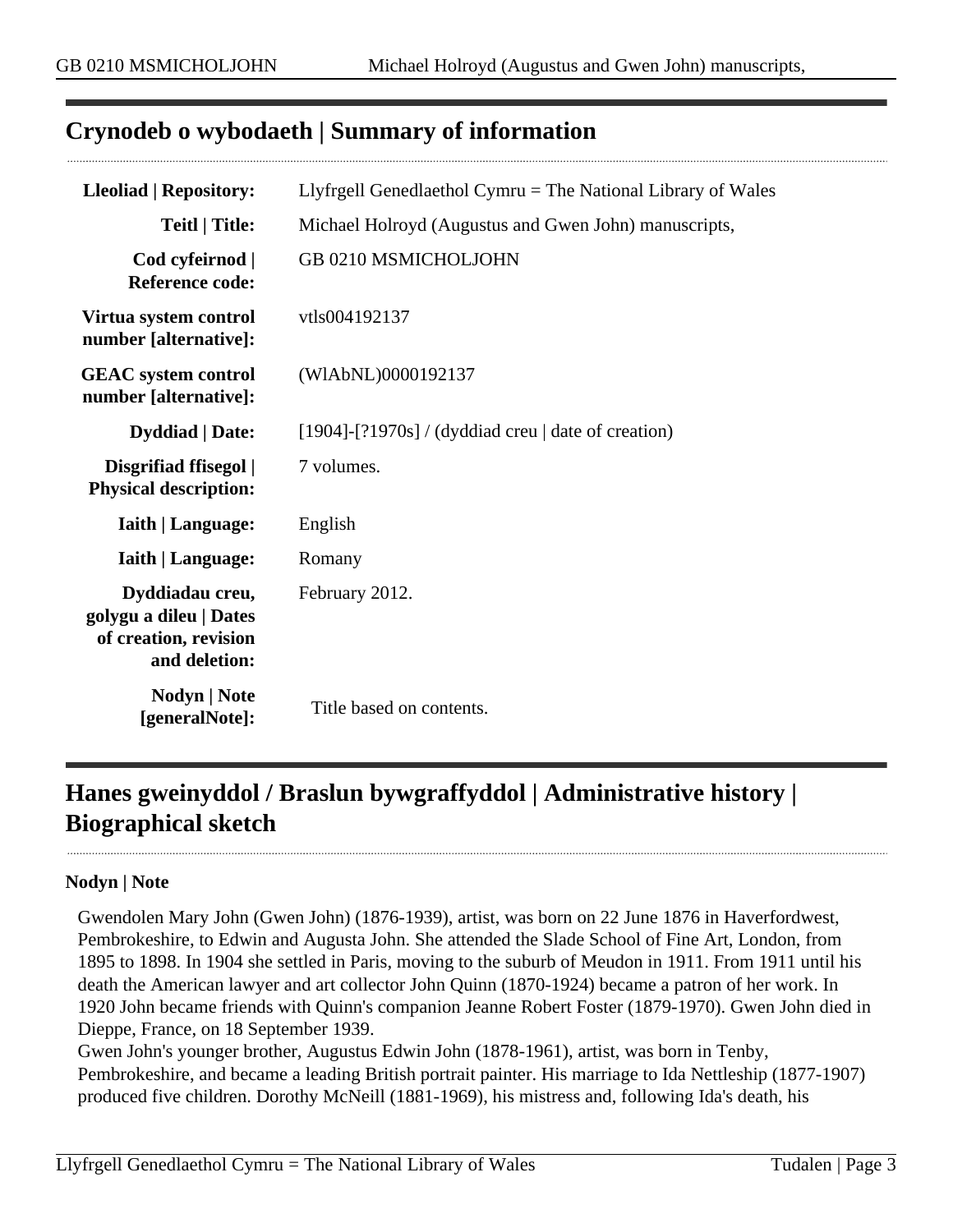common-law wife, gave him a further four children. The family settled at Alderney Manor, Dorset, and from 1927 at Fryern Court, Fordingbridge, Hampshire. Augustus died there on 31 October 1961. Michael Holroyd, biographer and writer, was born on 27 August 1935 in London to Basil and Ulla Holroyd and was educated at Eton College. He has produced biographies of Hugh Kingsmill, Lytton Strachey and George Bernard Shaw as well as Augustus John: A Biography (London, 1974-5) and Augustus John: The New Biography (London, 1996). He married the writer Margaret Drabble in 1982, was awarded the CBE in 1989 and was knighted in 2007.

## **Hanes gweinyddol / Braslun bywgraffyddol | Administrative history | Biographical sketch**

### **Nodyn | Note**

Augustus Edwin John, artist, was born at Tenby, Pembrokeshire, on 4 January 1878. He studied at the Slade School in London between 1894 and 1899. A diving accident in 1897 caused severe head injuries, reputedly affecting his personality and painting style. He married Ida Nettleship in 1901 and they had five children. At about the same time, he was appointed to teach art at the University of Liverpool, where he was taught the Romani language. Periods of travelling throughout England and Wales in a gypsy caravan inspired much of his work before World War 1. In 1902, he met Dorothy MacNeill, giving her the Romani name Dorelia. She became his most important model and lifelong inspiration; she moved to Paris with Augustus's sister, the artist Gwen John, the following year. Augustus based himself mainly in Paris in 1906-1907. After Ida's death in 1907, Dorelia became John's partner (they never formally married). They had four children together, both before and after Ida's death. His early period of work was characterised by drawings from life, notably of contemporaries including Ida and Dorelia and his sisters, as well as portraits in oils influenced by the Old Masters and an experimental series of etchings. He was elected President of the National Portrait Gallery in 1914. During World War 1 he spent a brief time in France, employed by the Canadian government as a war artist, and was official artist at the Paris Peace Conference in 1919. After a period of painting landscapes and employing a more modern impressionistic idiom, he became increasingly successful as a portrait painter. His subjects included Thomas Hardy, T. E. Lawrence, George Bernard Shaw, and David Lloyd George. He was elected to the Royal Academy in 1928, resigned in 1938, and was re-elected in 1940. He was elected President of the Royal Cambrian Academy of Art in 1934 and President of the Gypsy Lore Society in 1938. In 1942 he was awarded the Order of Merit for services to art. He died at Fryern Court, Hampshire, his home since 1927, in 1961.

## **Hanes gweinyddol / Braslun bywgraffyddol | Administrative history | Biographical sketch**

### **Nodyn | Note**

Michael Holroyd is a well-known biographer and writer. He was born 27 August 1935 in London to Basil Holroyd and his Swedish wife Ulla (née Hall). He received his education at Eton College and Maidenhead Public Library. In 1982 he married the writer Margaret Drabble and they live in London and Somerset. He was Chairman of the Society of Authors, 1973-1974, President of English PEN from 1985 to 1988,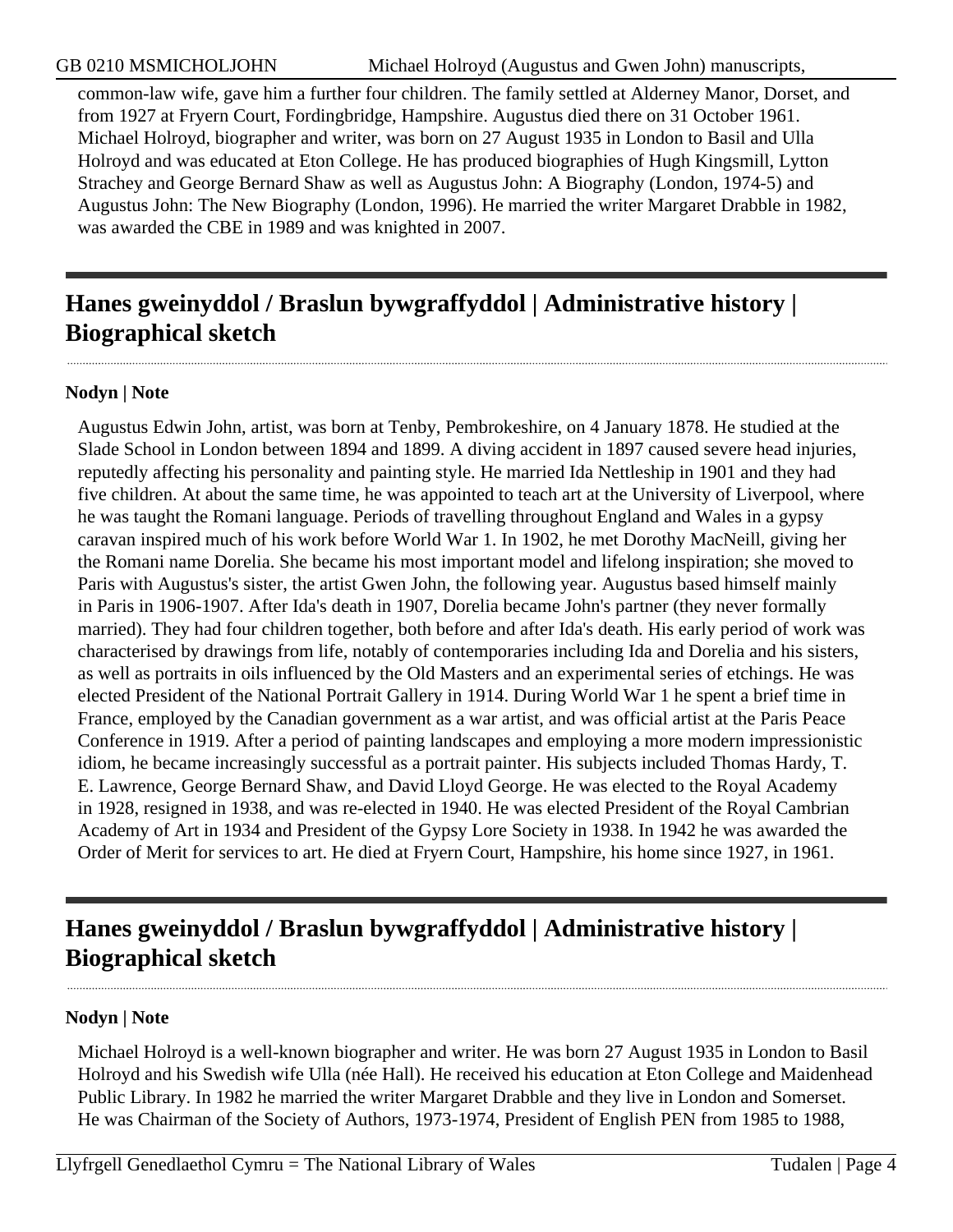and Chairman of the Strachey Trust between 1900 and 1995. In 1988 he was awarded the Irish Life Arts Award and the CBE in 1989 for services to literature. A former member of the Arts Council he lectures around the world on behalf of the British Council and is a Fellow of the Royal Society of Literature. The universities of Ulster, Sheffield, Warwick, East Anglia and the London School of Economics have presented him with honorary degrees.

Michael Holroyd is the biographer of Hugh Kingsmill, Lytton Strachey, Augustus John and Bernard Shaw, and in 2002 a selection of his writings relating to biography and autobiography was published under the title Works on Paper: The Craft of Biography and Autobiography. The film 'Carrington' is based on Lytton Strachey and won awards at Cannes. His novel A Dog's Life was published in the USA in 1969 and in 1973 his volume of essays Unreceived Opinions was published. Michael Holroyd has also written various radio and television scripts. In 1999 his autobiography Basil Street Blues was published.

## **Hanes Gwarchodol | Custodial history**

Accumulated by Michael Holroyd whilst preparing his biography, Augustus John: A Biography (London, 1974-5), Augustus John: The New Biography (London, 1996), and related projects.

## <span id="page-4-0"></span>**Natur a chynnwys | Scope and content**

Papers, [1904]-[?1970s], relating to Augustus and Gwen John collected by Michael Holroyd, including letters by Gwen John and Jeanne Robert Foster, 1920-1925; letters from Augustus John to various correspondents, [1904]-1958, and letters addressed to him, [1910]-1959; Augustus John's appointment diaries, [1921], 1923, 1934 and 1939; and typescript transcripts and notes [?by Michael Holroyd], [? 1970s].

## <span id="page-4-1"></span>**Nodiadau | Notes**

## **Nodiadau teitl | Title notes**

### **Ffynhonnell | Immediate source of acquisition**

Bernard Quaritch Ltd (acting on behalf of Michael Holroyd); London; Purchase; July 2000; B2000/20.

### **Trefniant | Arrangement**

Arranged according to NLW MSS reference numbers: NLW MSS 23850-23856.

### **Cyfyngiadau ar fynediad | Restrictions on access**

Readers consulting modern papers in the National Library of Wales are required to abide by the conditions set out in information provided when applying for their Readers' Tickets, whereby the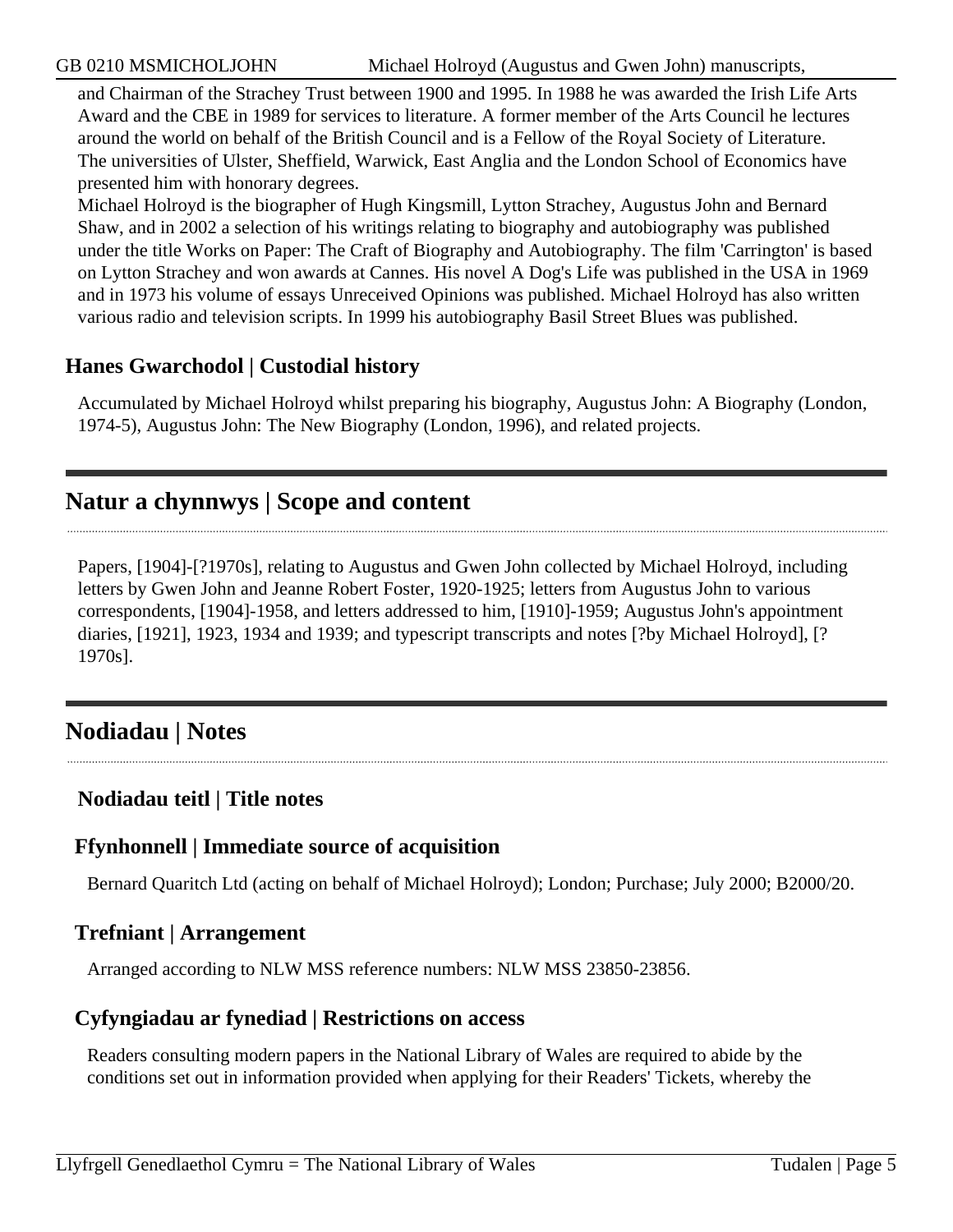#### GB 0210 MSMICHOLJOHN Michael Holroyd (Augustus and Gwen John) manuscripts,

reader shall become responsible for compliance with the Data Protection Act 1998 in relation to any processing by them of personal data obtained from modern records held at the Library.

### **Amodau rheoli defnydd | Conditions governing use**

Usual copyright laws apply. Information regarding ownership of Augustus John, Gwen John and Michael Holroyd copyright can be found at http://tyler.hrc.utexas.edu/ (viewed January 2012).

### **Disgrifiadau deunydd | Related material**

The main archive of Michael Holroyd's papers relating to Augustus John, purchased with the present manuscripts, is now NLW, Michael Holroyd (Augustus John) Research Papers; the main groups of Augustus and Gwen John manuscripts at NLW are NLW, Augustus John Papers and NLW, Gwen John Manuscripts.

### **Ychwanegiadau | Accruals**

Accruals are possible.

#### **Nodiadau eraill | Other notes**

• **Dynodwr sefydliad | Institution identifier**: Llyfrgell Genedlaethol Cymru = The National Library of Wales

## <span id="page-5-0"></span>**Pwyntiau mynediad | Access points**

- John, Augustus, 1878-1961 -- Archives. (pwnc) | (subject)
- Holroyd, Michael -- Archives. (pwnc) | (subject)

## <span id="page-5-1"></span>**Disgrifiad cyfres | Series descriptions**

| Cod cyfeirnod         | Teitl   Title                                                                                                                                                                                                                                                                                                                                                                                                                                                                                                                                                                                                                                 | Dyddiadau   Dates | Disgrifiad ffisegol   Physical   |
|-----------------------|-----------------------------------------------------------------------------------------------------------------------------------------------------------------------------------------------------------------------------------------------------------------------------------------------------------------------------------------------------------------------------------------------------------------------------------------------------------------------------------------------------------------------------------------------------------------------------------------------------------------------------------------------|-------------------|----------------------------------|
| Reference code        |                                                                                                                                                                                                                                                                                                                                                                                                                                                                                                                                                                                                                                               |                   | description                      |
| <b>NLW MS 23850D.</b> | File - Gwen John letters,                                                                                                                                                                                                                                                                                                                                                                                                                                                                                                                                                                                                                     | 1920-1969/        | 95 ff. Guarded and filed at NLW. |
| vtls004193545         |                                                                                                                                                                                                                                                                                                                                                                                                                                                                                                                                                                                                                                               |                   |                                  |
| (WIAbNL)00001935#5    |                                                                                                                                                                                                                                                                                                                                                                                                                                                                                                                                                                                                                                               |                   |                                  |
|                       | Crëwr / Creator:                                                                                                                                                                                                                                                                                                                                                                                                                                                                                                                                                                                                                              |                   |                                  |
|                       | John, Gwen, 1876-1939.                                                                                                                                                                                                                                                                                                                                                                                                                                                                                                                                                                                                                        |                   |                                  |
|                       | Natur a chynnwys / Scope and content:                                                                                                                                                                                                                                                                                                                                                                                                                                                                                                                                                                                                         |                   |                                  |
|                       | Twenty-two letters, 1920-1925, from Gwen John, comprising one to her American patron, John Quinn,<br>18 December 1921 (ff. 48-50), and the remainder to his mistress, Jeanne Robert Foster, 1920-1925 (ff.<br>1-46), concerning personal matters and business; together with some eight letters from Foster to Quinn,<br>1920-1923, mainly relating to Gwen John (ff. 51-63, 67-95). Also included is a photograph of Gwen<br>John with Jeanne Robert Foster and Henri Pierre Roché in Paris, 1922, presented by Foster to Michael<br>Holroyd in 1969 (f. 47); a typescript copy [?by Holroyd] of Foster's letter and notes on ff. 56-63 (ff. |                   |                                  |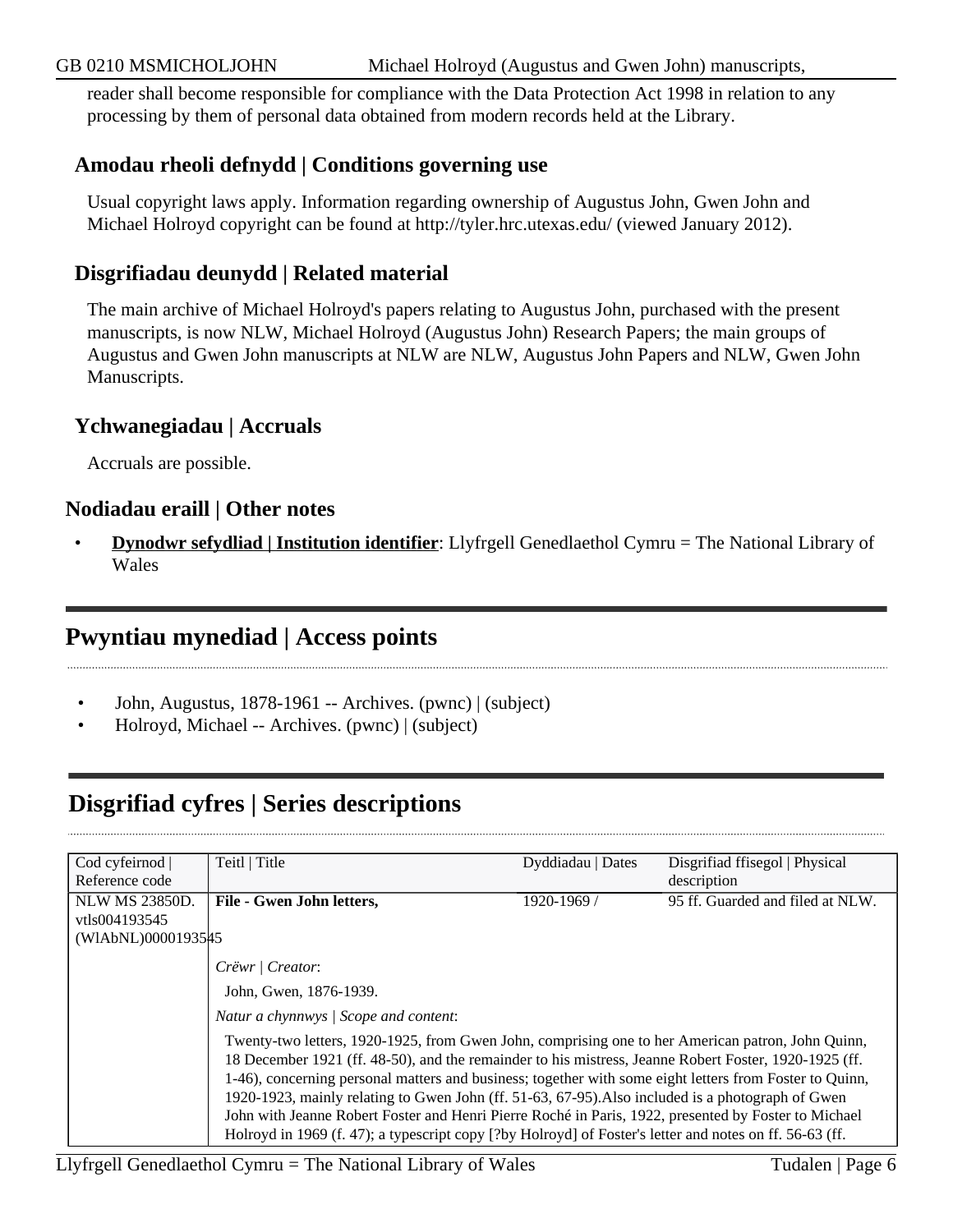GB 0210 MSMICHOLJOHN Michael Holroyd (Augustus and Gwen John) manuscripts,

|                                     | 64-65); and a related note from Foster to Holroyd, 3 April 1969 (f. 66). The letters contain references<br>to John Quinn (ff. 5, 8, 10 verso, 15), Augustus John (ff. 44, 72, 73-74), Pablo Picasso (f. 49), Paul<br>Deschanel (f. 53), the death of the actress Olive Thomas (f. 54), Henri Matisse (ff. 54, 74), Jan Masaryk<br>(f. 70), Arthur Symons (ff. 73-74), Marie Laurencin (ff. 75, 85-86), Ezra Pound (ff. 83, 86-87) and Henri<br>Pierre Roché (f. 93). For extracts from a number of the letters see Sue Roe, Gwen John: A Life (London,<br>2001), pp. 204-242 passim.                                                                                                                                                                                                                                                                                                                     |                              |                                  |  |
|-------------------------------------|----------------------------------------------------------------------------------------------------------------------------------------------------------------------------------------------------------------------------------------------------------------------------------------------------------------------------------------------------------------------------------------------------------------------------------------------------------------------------------------------------------------------------------------------------------------------------------------------------------------------------------------------------------------------------------------------------------------------------------------------------------------------------------------------------------------------------------------------------------------------------------------------------------|------------------------------|----------------------------------|--|
|                                     | Nodyn   Note [generalNote]:                                                                                                                                                                                                                                                                                                                                                                                                                                                                                                                                                                                                                                                                                                                                                                                                                                                                              |                              |                                  |  |
|                                     | Title based on contents.                                                                                                                                                                                                                                                                                                                                                                                                                                                                                                                                                                                                                                                                                                                                                                                                                                                                                 |                              |                                  |  |
|                                     | Nodyn   Note [generalNote]:                                                                                                                                                                                                                                                                                                                                                                                                                                                                                                                                                                                                                                                                                                                                                                                                                                                                              |                              |                                  |  |
|                                     | Letter and notes by Jeanne Foster (ff. 56-63) probably misplaced; should be between ff. 81 and 82.                                                                                                                                                                                                                                                                                                                                                                                                                                                                                                                                                                                                                                                                                                                                                                                                       |                              |                                  |  |
|                                     | Nodyn   Note [generalNote]:                                                                                                                                                                                                                                                                                                                                                                                                                                                                                                                                                                                                                                                                                                                                                                                                                                                                              |                              |                                  |  |
|                                     | Preferred citation: NLW MS 23850D.                                                                                                                                                                                                                                                                                                                                                                                                                                                                                                                                                                                                                                                                                                                                                                                                                                                                       |                              |                                  |  |
|                                     | Lleoliad ffisegol   Physical location:                                                                                                                                                                                                                                                                                                                                                                                                                                                                                                                                                                                                                                                                                                                                                                                                                                                                   |                              |                                  |  |
|                                     | ARCH/MSS (GB0210)                                                                                                                                                                                                                                                                                                                                                                                                                                                                                                                                                                                                                                                                                                                                                                                                                                                                                        |                              |                                  |  |
| NLW MS 23851D.                      | File - Augustus John letters,                                                                                                                                                                                                                                                                                                                                                                                                                                                                                                                                                                                                                                                                                                                                                                                                                                                                            | $[1904]$ -1958 /             | 69 ff. Guarded and filed at NLW. |  |
| vtls004194155<br>(WIAbNL)0000194155 |                                                                                                                                                                                                                                                                                                                                                                                                                                                                                                                                                                                                                                                                                                                                                                                                                                                                                                          |                              |                                  |  |
|                                     | Crëwr   Creator:                                                                                                                                                                                                                                                                                                                                                                                                                                                                                                                                                                                                                                                                                                                                                                                                                                                                                         |                              |                                  |  |
|                                     | Augustus John.                                                                                                                                                                                                                                                                                                                                                                                                                                                                                                                                                                                                                                                                                                                                                                                                                                                                                           |                              |                                  |  |
|                                     | Natur a chynnwys / Scope and content:                                                                                                                                                                                                                                                                                                                                                                                                                                                                                                                                                                                                                                                                                                                                                                                                                                                                    |                              |                                  |  |
|                                     | Some fifty letters and postcards, [1904]-1958, from Augustus John to various correspondents, containing                                                                                                                                                                                                                                                                                                                                                                                                                                                                                                                                                                                                                                                                                                                                                                                                  |                              |                                  |  |
|                                     | mainly personal news. The correspondents include Lady Margot Asquith, [?1925]-1929 (ff. 1-3), Simon<br>Asquith, [1948]-1958 (ff. 4-19), Nicandra McCarthy (later Hood), 1946-1953 (ff. 21-34 verso), Dorelia<br>McNeill, [July 1904]-1923 (ff. 35-40), John Quinn, [1909]-1910 (ff. 41-48), Margaret Sampson, [March<br>1907] (ff. 49-50), and Stuart Wilson, [1949]-[?1958] (ff. 53-67). The volume contains poetry by John,<br>[1904]-[1930s] (ff. 36-39 verso, 51, 68-69), including a ballad and sonnets addressed to Dorelia, [July<br>1904] (ff. 36-38). There are references to a visit, with John Sampson, to the family of Matthew Wood,<br>the Welsh Gypsy (ff. 41 verso-44 verso), and to the death of Ida John (ff. 49 verso-50). For extracts from<br>three of the letters (ff. 35-36, 42-43, 49-50) see Michael Holroyd, Augustus John (London, 1996), pp.<br>151, 158, 231, 233, 289-290. |                              |                                  |  |
|                                     | Nodyn   Note [generalNote]:                                                                                                                                                                                                                                                                                                                                                                                                                                                                                                                                                                                                                                                                                                                                                                                                                                                                              |                              |                                  |  |
|                                     | Title based on contents.                                                                                                                                                                                                                                                                                                                                                                                                                                                                                                                                                                                                                                                                                                                                                                                                                                                                                 |                              |                                  |  |
|                                     | Nodyn   Note [generalNote]:                                                                                                                                                                                                                                                                                                                                                                                                                                                                                                                                                                                                                                                                                                                                                                                                                                                                              |                              |                                  |  |
|                                     | Letter to Simon Asquith, 1 December [1948] (f. 19), misplaced; should be between ff. 4 and 5.                                                                                                                                                                                                                                                                                                                                                                                                                                                                                                                                                                                                                                                                                                                                                                                                            |                              |                                  |  |
|                                     | Nodyn   Note [generalNote]:                                                                                                                                                                                                                                                                                                                                                                                                                                                                                                                                                                                                                                                                                                                                                                                                                                                                              |                              |                                  |  |
|                                     | Preferred citation: NLW MS 23851D.                                                                                                                                                                                                                                                                                                                                                                                                                                                                                                                                                                                                                                                                                                                                                                                                                                                                       |                              |                                  |  |
|                                     | Lleoliad ffisegol   Physical location:                                                                                                                                                                                                                                                                                                                                                                                                                                                                                                                                                                                                                                                                                                                                                                                                                                                                   |                              |                                  |  |
|                                     | ARCH/MSS (GB0210)                                                                                                                                                                                                                                                                                                                                                                                                                                                                                                                                                                                                                                                                                                                                                                                                                                                                                        |                              |                                  |  |
| NLW MS 23852E.<br>vtls006213105     | File - Letters to Augustus John,                                                                                                                                                                                                                                                                                                                                                                                                                                                                                                                                                                                                                                                                                                                                                                                                                                                                         | $[1910]-1959, [?$<br>1970s]. | 47 ff. Guarded and filed at NLW. |  |
|                                     | Natur a chynnwys / Scope and content:                                                                                                                                                                                                                                                                                                                                                                                                                                                                                                                                                                                                                                                                                                                                                                                                                                                                    |                              |                                  |  |
|                                     | Twelve letters, [1910]-1959, to Augustus John from various correspondents, concerning both personal<br>matters and work. The correspondents include Lord Beaverbrook, 26 August 1959 (f. 1), [Nora]<br>Brownsword, [late 1920s] (f. 2), Daniel George, 10 June 1957 (f. 3), Elmer Gertz, 3 December 1932 (f.<br>4), Wyndham Lewis, [1910]-1952 (ff. 5-7, 12, 14-16), Dorelia McNeill, 12 November 1928 (f. 18), the<br>Royal Academy of Arts, 6 December 1928 (f. 19), and Homer Saint-Gaudens, 7 November 1938 (f. 20).<br>Also included are draft contracts with Little, Brown & Co., Boston, 1938, for the publication of Augustus                                                                                                                                                                                                                                                                    |                              |                                  |  |
|                                     | John's reminiscences (ff. 22-33); and four letters, [1931]-1935, from Mrs Vera Fearing (later Stubbs) to                                                                                                                                                                                                                                                                                                                                                                                                                                                                                                                                                                                                                                                                                                                                                                                                 |                              |                                  |  |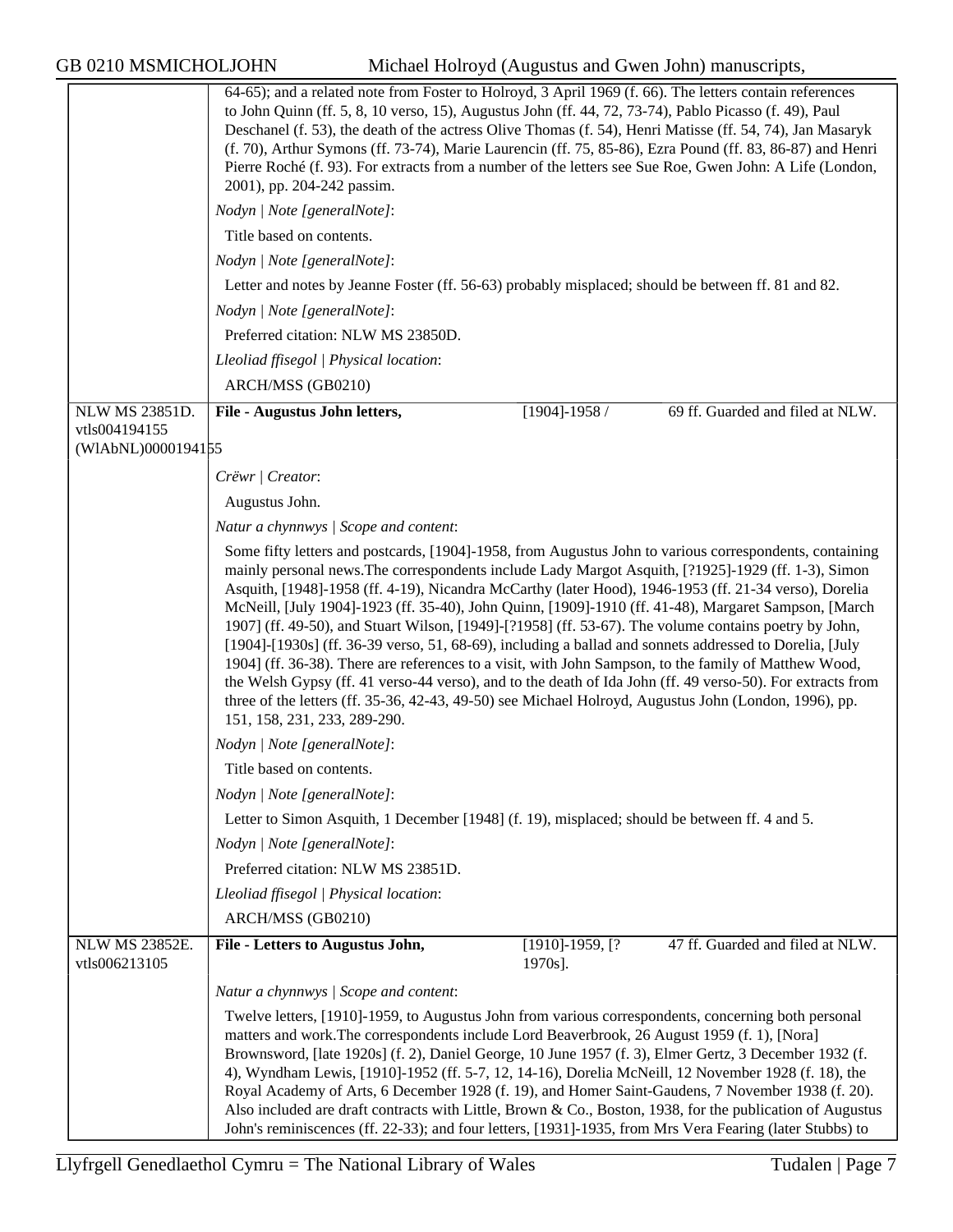GB 0210 MSMICHOLJOHN Michael Holroyd (Augustus and Gwen John) manuscripts,

|                                        | her mother and husband, concerning her extended stays at Fryern Court in order for John to paint her<br>portrait (ff. 34-46), with another brief note by her concerning John, [?1950s] (f. 47). Transcripts and<br>notes [by Michael Holroyd], [?1970s], relating to the Wyndham Lewis letters are ff. 8-11, 13, 17. The<br>letters contain references to Frank Harris (f. 4 recto-verso) and Henry Lamb (f. 6). |            |                                                                                                                                                                                                                                                                          |  |
|----------------------------------------|------------------------------------------------------------------------------------------------------------------------------------------------------------------------------------------------------------------------------------------------------------------------------------------------------------------------------------------------------------------------------------------------------------------|------------|--------------------------------------------------------------------------------------------------------------------------------------------------------------------------------------------------------------------------------------------------------------------------|--|
|                                        | Nodyn   Note [generalNote]:                                                                                                                                                                                                                                                                                                                                                                                      |            |                                                                                                                                                                                                                                                                          |  |
|                                        | Title based on contents.                                                                                                                                                                                                                                                                                                                                                                                         |            |                                                                                                                                                                                                                                                                          |  |
|                                        | Nodyn   Note [generalNote]:                                                                                                                                                                                                                                                                                                                                                                                      |            |                                                                                                                                                                                                                                                                          |  |
|                                        | Preferred citation: NLW MS 23852E.                                                                                                                                                                                                                                                                                                                                                                               |            |                                                                                                                                                                                                                                                                          |  |
|                                        | Lleoliad ffisegol   Physical location:                                                                                                                                                                                                                                                                                                                                                                           |            |                                                                                                                                                                                                                                                                          |  |
|                                        | ARCH/MSS (GB0210)                                                                                                                                                                                                                                                                                                                                                                                                |            |                                                                                                                                                                                                                                                                          |  |
| <b>NLW MS 23853A.</b>                  | File - Augustus John diary,                                                                                                                                                                                                                                                                                                                                                                                      | $[1921]$ / | 87 ff. (blank from f. 41)                                                                                                                                                                                                                                                |  |
| vtls006213112                          |                                                                                                                                                                                                                                                                                                                                                                                                                  |            | verso);160 x 95 mm.Pocket<br>notebook, re-bound at<br>NLW.Minor damage repaired at<br>NLW with no loss of text.Minor<br>damage repaired at NLW with no<br>loss of text                                                                                                   |  |
|                                        | Crëwr   Creator:                                                                                                                                                                                                                                                                                                                                                                                                 |            |                                                                                                                                                                                                                                                                          |  |
|                                        | Augustus John.                                                                                                                                                                                                                                                                                                                                                                                                   |            |                                                                                                                                                                                                                                                                          |  |
|                                        | Natur a chynnwys / Scope and content:                                                                                                                                                                                                                                                                                                                                                                            |            |                                                                                                                                                                                                                                                                          |  |
|                                        | Appointments diary of Augustus John, 27 July-31 December [1921], containing sporadic, brief entries.                                                                                                                                                                                                                                                                                                             |            |                                                                                                                                                                                                                                                                          |  |
|                                        | Nodyn   Note [generalNote]:                                                                                                                                                                                                                                                                                                                                                                                      |            |                                                                                                                                                                                                                                                                          |  |
|                                        | Title based on contents.                                                                                                                                                                                                                                                                                                                                                                                         |            |                                                                                                                                                                                                                                                                          |  |
|                                        | Nodyn   Note [generalNote]:                                                                                                                                                                                                                                                                                                                                                                                      |            |                                                                                                                                                                                                                                                                          |  |
|                                        | Preferred citation: NLW MS 23853A.                                                                                                                                                                                                                                                                                                                                                                               |            |                                                                                                                                                                                                                                                                          |  |
|                                        | Lleoliad ffisegol   Physical location:                                                                                                                                                                                                                                                                                                                                                                           |            |                                                                                                                                                                                                                                                                          |  |
|                                        | ARCH/MSS (GB0210)                                                                                                                                                                                                                                                                                                                                                                                                |            |                                                                                                                                                                                                                                                                          |  |
| <b>NLW MS 23854A.</b><br>vtls006213117 | File - Augustus John diary,                                                                                                                                                                                                                                                                                                                                                                                      | 1923/      | x, 198 ff. (ff. 90 verso-148, 178)<br>verso-197 verso blank); 135<br>x 110 mm.'Boudoir' pocket<br>diary, limp red roan covers with<br>marbled end-papers. Lower cover<br>damaged by heat; spine repaired<br>at NLW.Lower cover damaged by<br>heat; spine repaired at NLW |  |
|                                        | Crëwr   Creator:                                                                                                                                                                                                                                                                                                                                                                                                 |            |                                                                                                                                                                                                                                                                          |  |
|                                        | Augustus John.                                                                                                                                                                                                                                                                                                                                                                                                   |            |                                                                                                                                                                                                                                                                          |  |
|                                        | Natur a chynnwys / Scope and content:                                                                                                                                                                                                                                                                                                                                                                            |            |                                                                                                                                                                                                                                                                          |  |
|                                        | Appointments diary of Augustus John, 1923, containing brief entries and a few memoranda. The entries<br>cover the period 1 January-28 June, 23 October-21 December 1923 (ff. 1-90, 148 verso-178) and includes<br>his trip to America (mainly to New York), April-June 1923 (ff. 47 verso-90).                                                                                                                   |            |                                                                                                                                                                                                                                                                          |  |
|                                        | Nodyn   Note [generalNote]:                                                                                                                                                                                                                                                                                                                                                                                      |            |                                                                                                                                                                                                                                                                          |  |
|                                        | Title based on contents.                                                                                                                                                                                                                                                                                                                                                                                         |            |                                                                                                                                                                                                                                                                          |  |
|                                        | Nodyn   Note [generalNote]:                                                                                                                                                                                                                                                                                                                                                                                      |            |                                                                                                                                                                                                                                                                          |  |
|                                        | Preferred citation: NLW MS 23854A.                                                                                                                                                                                                                                                                                                                                                                               |            |                                                                                                                                                                                                                                                                          |  |
|                                        | Lleoliad ffisegol   Physical location:                                                                                                                                                                                                                                                                                                                                                                           |            |                                                                                                                                                                                                                                                                          |  |